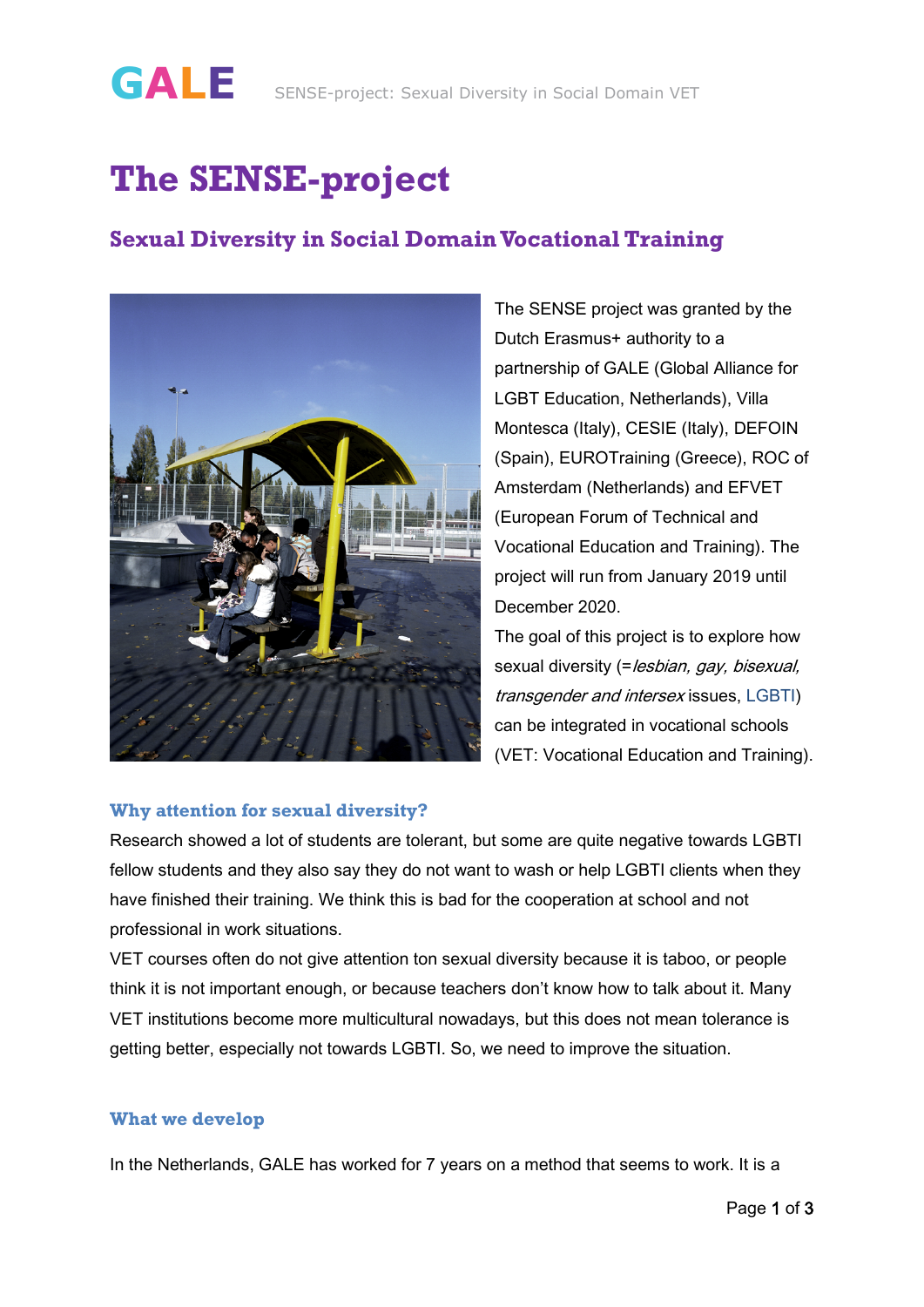## **GALE** SENSE-project: Sexual Diversity in Social Domain VET

combination between theatre, teacher training and curriculum adaptation. First, we offer the students a theatre performance about sexual diversity. This is a good trigger for a discussion. In the Netherlands, a professional theatre company was used for this, but in this project, we help students to make their own performance or film. This is even more "real" and much cheaper.

Then we train the teachers on how to deal with strong negative reactions from homophobic and transphobic students and we inform them how they can gradually coach students to become more tolerant and open-minded.

Of course, the curriculum needs to be adapted for this. Because one lesson is too short and will not have enough effect, we help the school to develop a "spiral curriculum". This means we look at all subjects and each teaching period and decide where and when we can give attention to diversity in general and specifically to LGBTI issues. The background idea is that these moments of attention are not just repetitions of "you have to be tolerant" but a gradually developing better understanding and awareness of how good professionals need to help different types of clients, like LGBTI people.

Now, it is not so clear what you as a student, needs to learn for this. One product of the project is a "competence framework", a matrix that shows exactly what you need to learn, and another one that shows what teachers need to learn to be able to teach this.

#### **The time table**

Needs assessment: The teachers in the VET training courses who participate in the project will look for 30-10 students to help with the project. From January until July 2019, the partners will do a survey research. The students will do interviews with other students. These interviews will give you information on how other students think and how you can develop a theatre play or a short film to discuss sexual diversity with them. Between July and October 2019, three of these students can go to a 5-day international exchange in Athens (Greece) to discuss how to make the theatre performance or film with 15 other students from the Netherlands, Greece, Spain and Italy. This trip is paid for by the project.

Development of draft products: From May until December, the theatre play/movie, the teacher training, curriculum ideas and the competence matrix will be developed (as drafts). The partners will do this, and the teachers and student can comment on it.

Try-outs: From October 2019 until June 2020, the products will be tested in participating VET